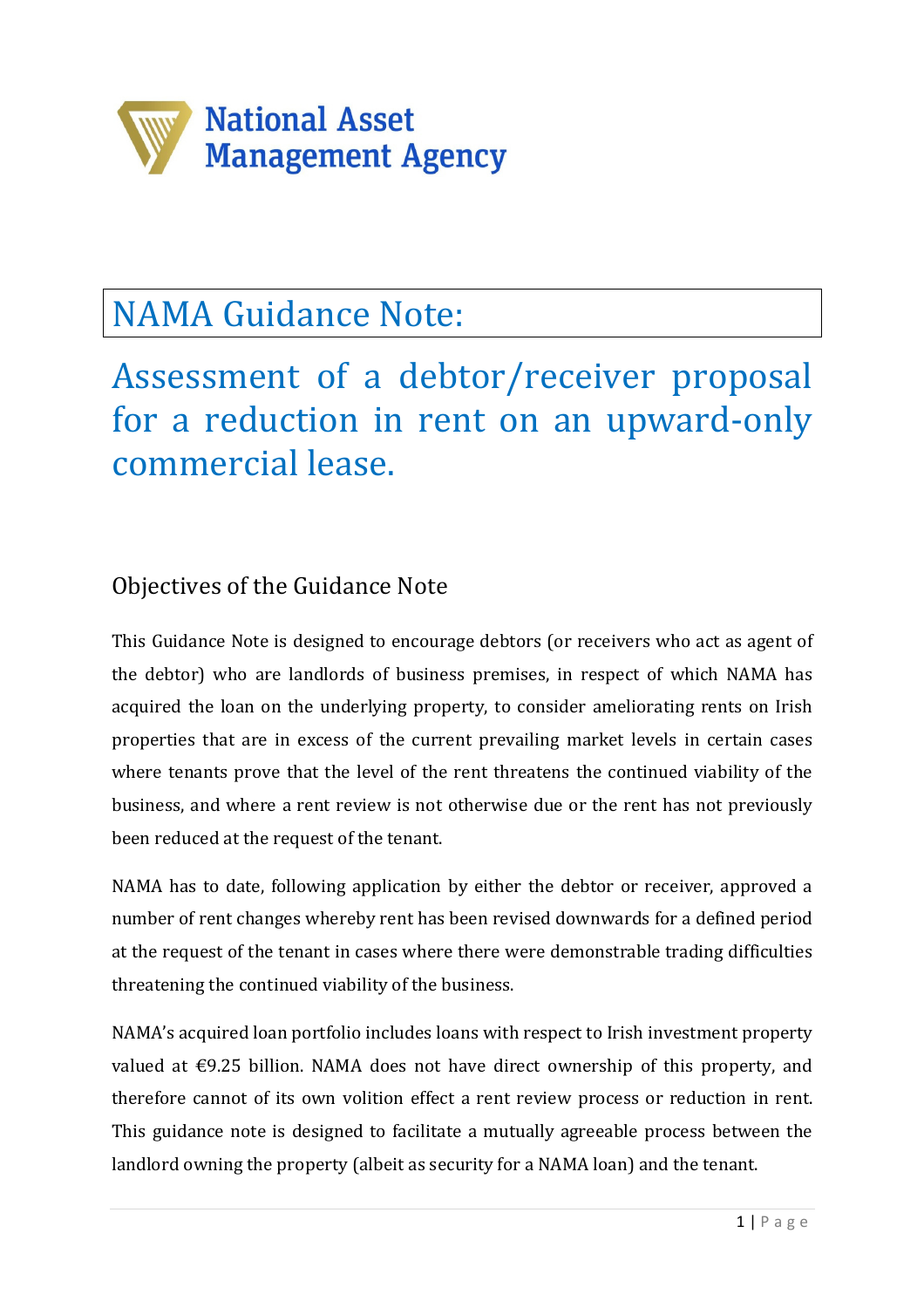In making decisions under this Guidance Note, NAMA will have regard to its statutory obligation to protect and enhance the value of the loans acquired by it so that it obtains the best achievable financial return for the Irish taxpayer.

### Scope of the Guidance Note

This Guidance relates to NAMA's internal credit assessment of rent reduction applications by a NAMA debtor\receiver:

- where a tenant entered into an arm's length lease of a business premises prior to 28 February 20101 which is subject to upward only rent reviews and;
- who is now, due to economic conditions and through no fault of his own, financially distressed and;
- for whom it can be demonstrated that the current rent payable under the existing lease poses a real and immediate threat to the viability of their business;
- where the tenant and the NAMA debtor\receiver are of the view that a temporary rent reduction is likely to be the major factor in determining whether the tenants business survives; and;
- where the tenant agrees to provide all reasonable evidence to demonstrate the business case that a rent reduction will ensure the survival of the business and the maintenance of full or part time jobs.

This Guidance applies only to business leases entered into prior to 28 February 2010. Any rent reduction approved by NAMA will be initially for a 12 month period and be subject to annual review. This Guidance is not designed to accrue benefits to a tenant who may be in a position to bear the burden of rent due under existing contractual

l

 $1$  1 Republic of Ireland only.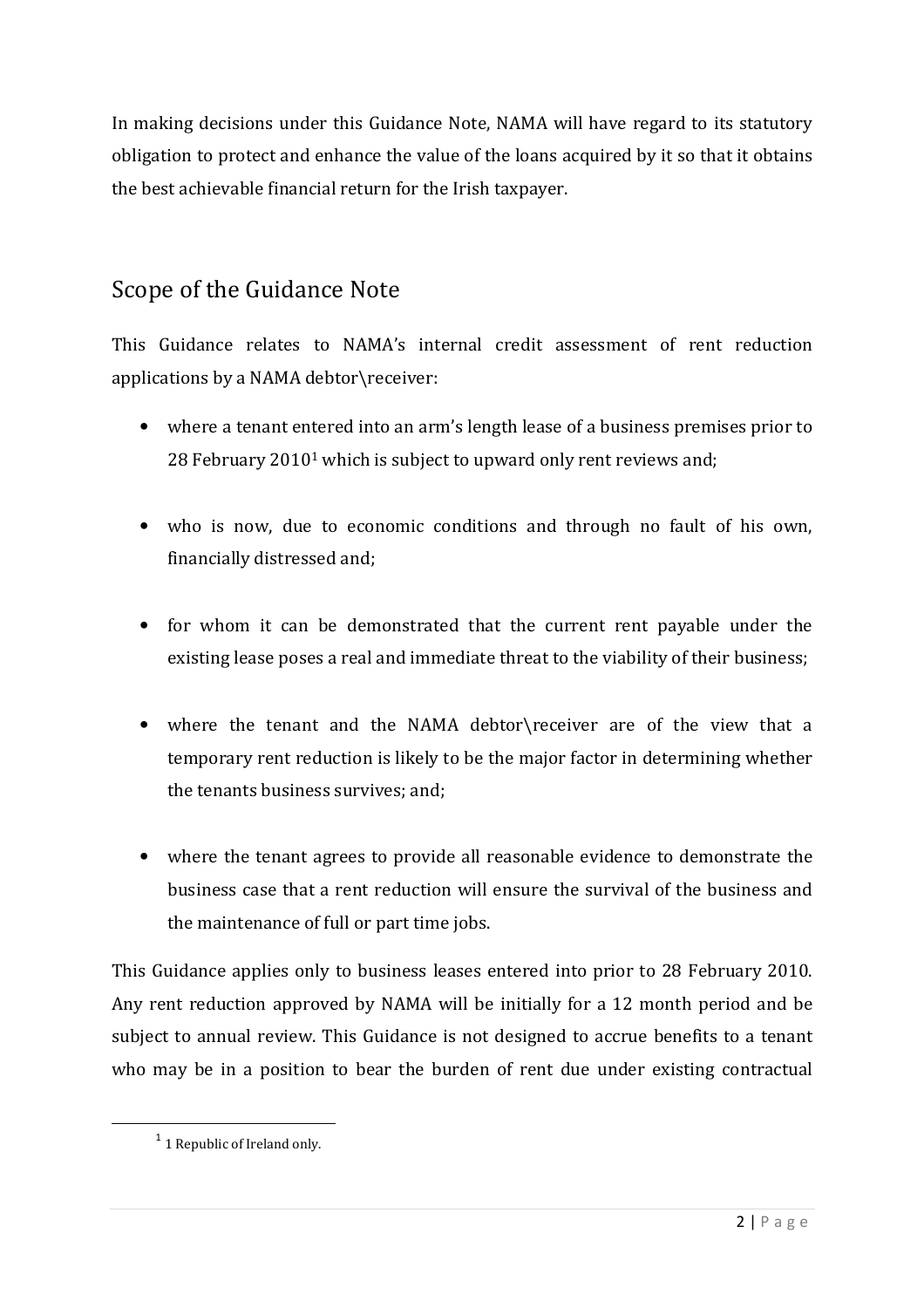arrangements because they are part of a Group with profitable trading outlets in and outside of Ireland.

In certain instances the case for a rent reduction may be enhanced where it can be shown that a wider benefit will accrue to NAMA's loan security by the continued trading by the tenant seeking the relief e.g. where the use and/or service offered is considered essential to the maintenance of an appropriate tenant mix in a shopping centre.

# Disclosure Requirements

The debtor/receiver must ensure that there is on-going full disclosure, by the tenant seeking relief, of relevant financial information relating to the viability of the tenant's business. This disclosure obligation continues during the period of the reduced rent. In order to make the credit assessment, the following information should be sought by the debtor\receiver and submitted to NAMA (or a Participating Institution or Service Provider, as appropriate):

- Cash flow for forthcoming year on a monthly basis reflecting the contracted rent payable by the tenant (the clearance of arrears in full over the period should be anticipated).
- Cash flow for period to the next break or lease expiry date on a quarterly basis if less than 3 years remaining and an annual basis thereafter.
- Unaudited management accounts of the tenant for the past 12 months to include a P&L and cash flow.
- Audited financial statements for the previous three years.
- Details of tax obligations to include VAT returns for the past six returns and copies of the last personal income tax returns of the individuals / corporate tax returns.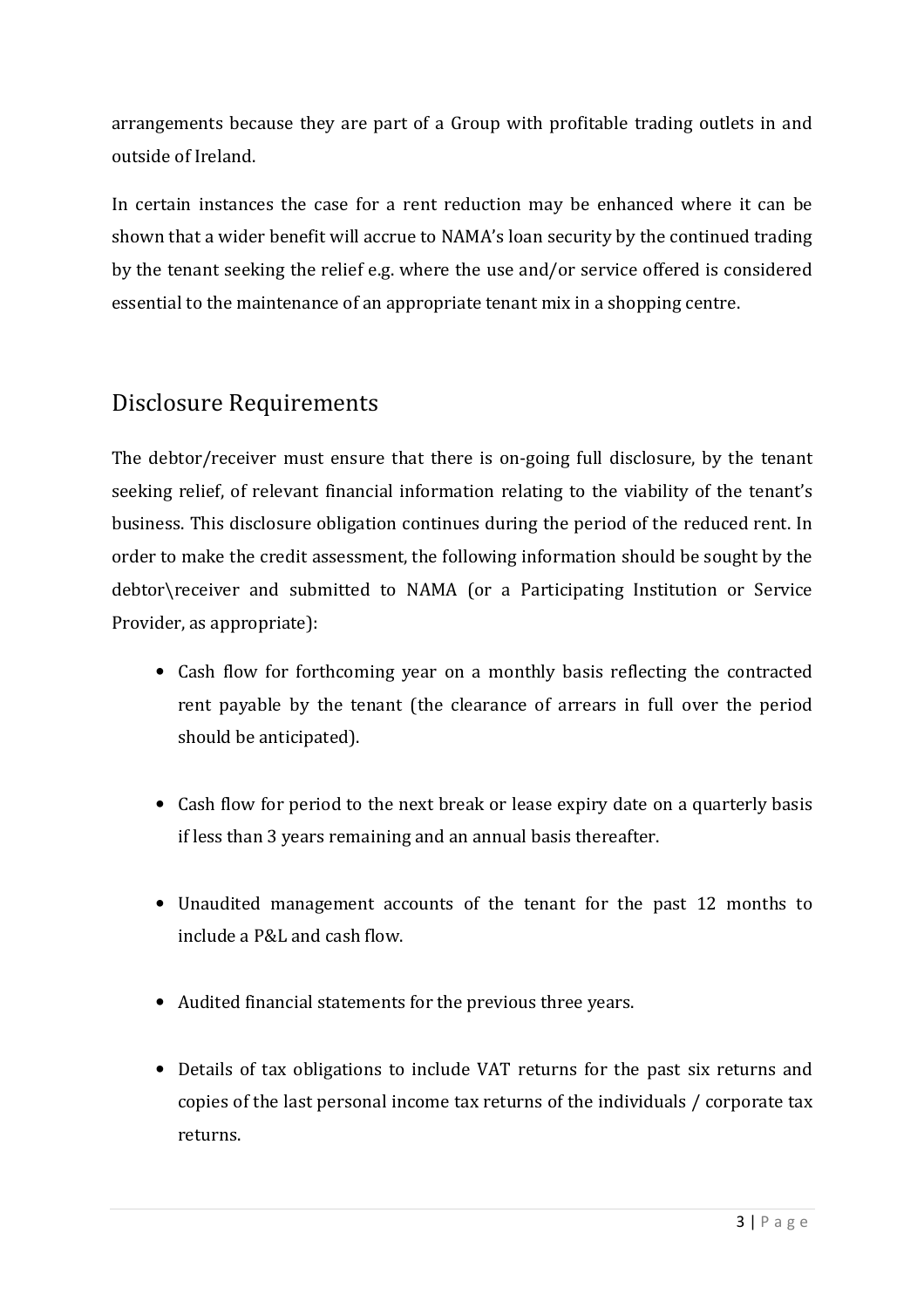- Where a lease obligation has been guaranteed by a corporate body, a suite of financial information to include the above financial information should be included.
- Where a lease obligation has been personally guaranteed, a sworn statement of affairs should be submitted by the tenant in the NAMA format (available on the NAMA website).
- Projected cash flows and latest available accounts regarding the tenant's other trading locations.

#### Assessment Criteria

Items which may impact on NAMA's credit assessment will include:

- Repayment of loans to the director / proprietor/tenant over the past three years.
- Significant change in the levels of stock on hand to reflect a reduced cash position.
- Significant movements in personal bank account balances.
- Whether there is a relationship between the debtor/receiver and the tenant seeking relief
- The extent to which the tenant is currently in breach of covenant including the covenant to pay rent; and
- Any reduction in the current rent which has been agreed in the 12 months preceding the effective date of the rent reduction request to the NAMA debtor/receiver